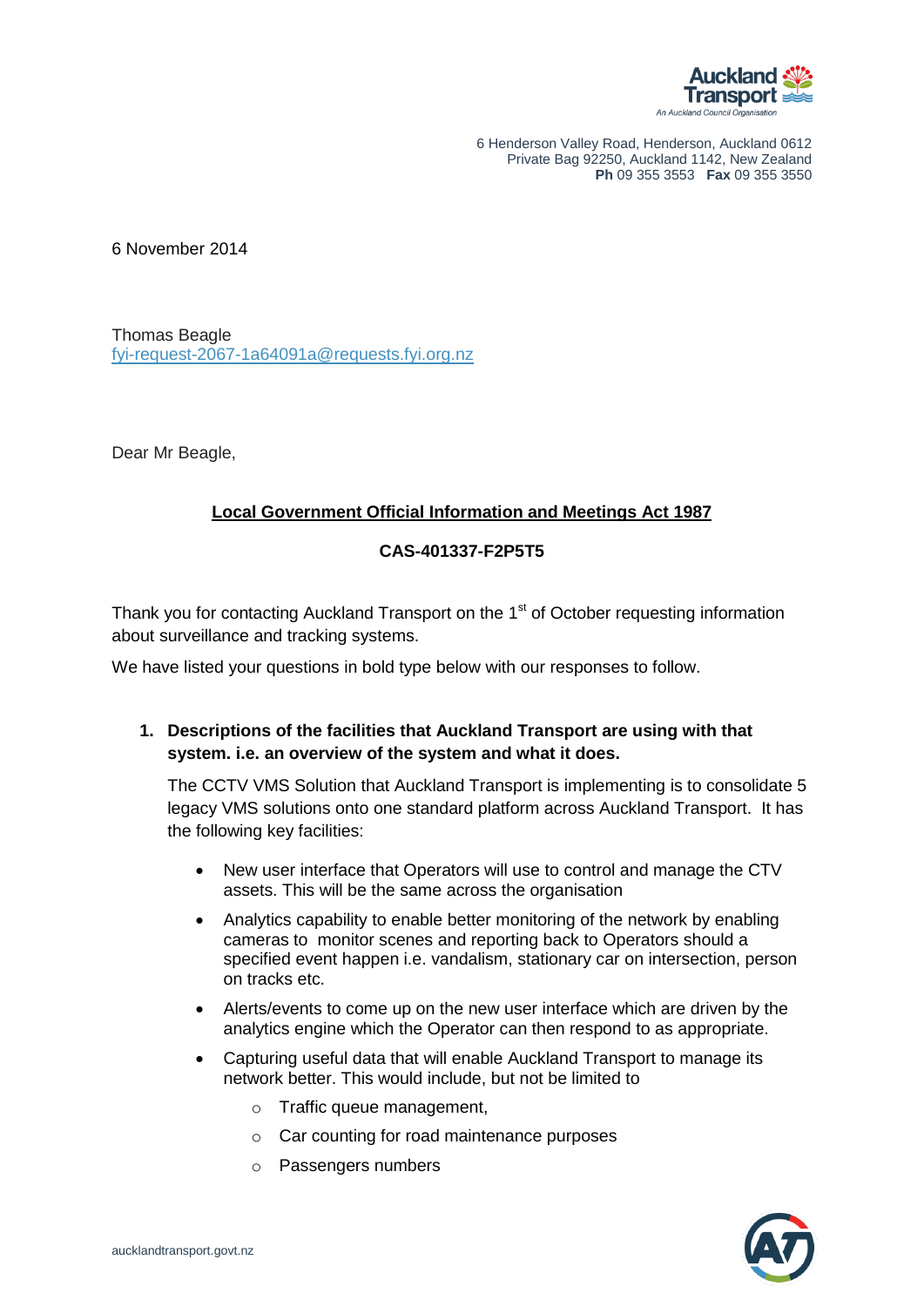- o Vandalism monitoring
- o Public safety on various networks

### **2. Copies of any communications with the Office of the Privacy Commissioner about privacy or other issues surrounding the system.**

Communications with the Privacy Commission were in regard to possible future additional uses of cameras and analytics, not for uses which Auckland Transport has specific plans for.

Communications are attached**.**

# **3. Copies of the protocols, instructions, manuals and training materials concerning the collection, storing, use and release of the information within the scope of the system.**

Auckland Transport procedures and operating guidelines are currently being reviewed internally and are still currently in review. These will be made available shortly.

Please see attached responses from vendor concerning releasing of information.

# **4. Please send me a copy of the Auckland Council memorandum of understanding which was used to create the contract (as mentioned in the Stuff article).**

Please clarify whether this is the Auckland Council Strategic Action Plan.

## **Furthermore, please answer the following questions:**

**1. Does Auckland Transport currently use or plan to use any form of facial recognition software? If yes, please give details.**

Auckland Transport does not currently use and does not plan to use Facial recognition capability of the CCTV solution.

**2. Does Auckland Transport currently use or plan to use any form of automated number plate recognition? If yes, please give details.**

Auckland Transport does not currently use ANPR. There is a plan to use ANPR for non-enforcement purposes i.e. to track real-time journey times and routes for vehicles through the major corridors. This will assist planners to determine if vehicles are travelling through the city, staying in the city, times people travel in and out of the city and the routes they use.



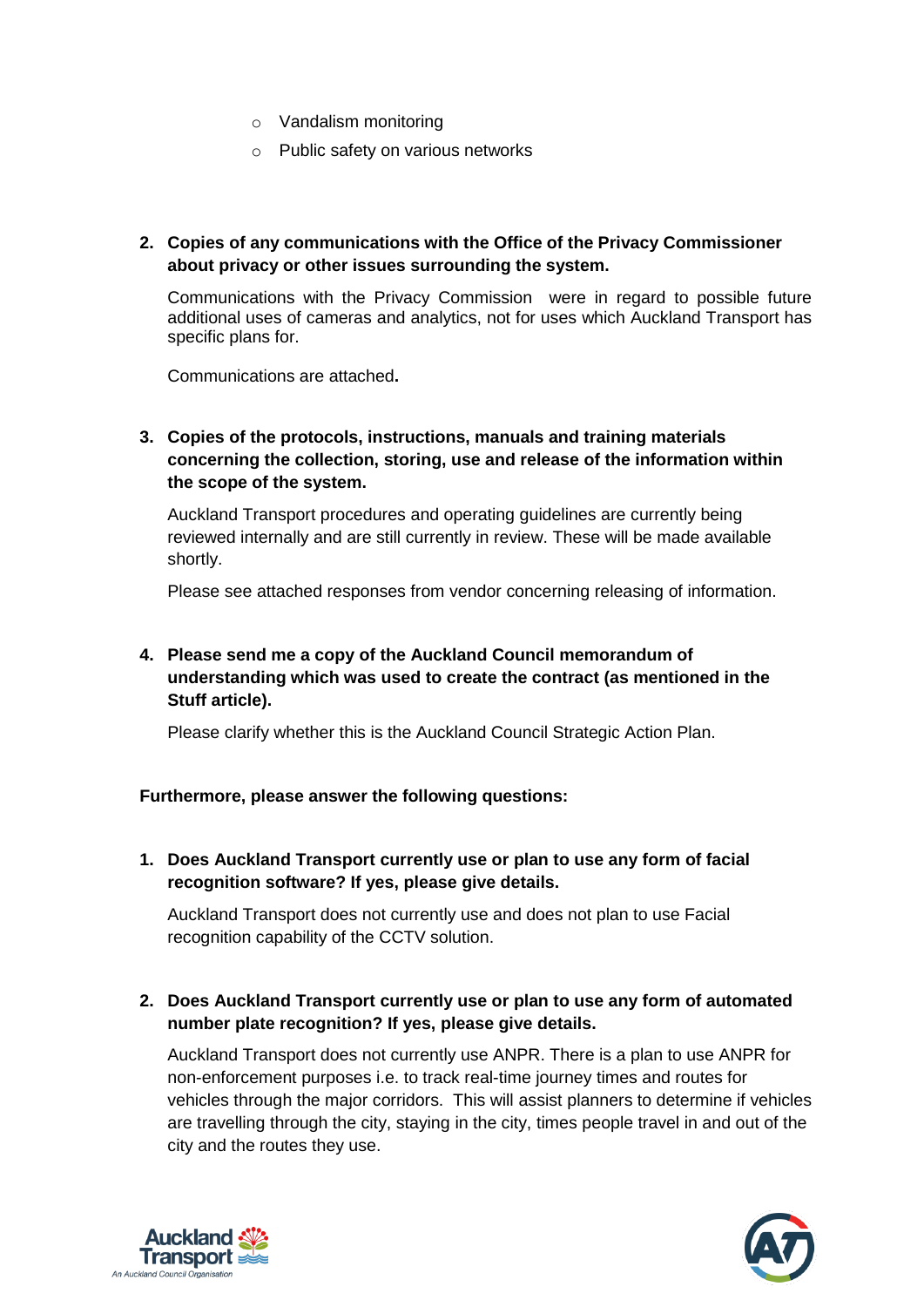The proposed solution design would be that license plates would be read by the camera and would then be encrypted so that it could not be read or recognised, there would also be no association to personal records i.e. through the Motor Vehicle Register. The license plate would never be written to a database or stored in any way any images of the vehicle would also be deleted. When the license plate was seen again by another camera it would relate it to the encrypted identifier created earlier and again not write the license plate to a database of any sort.

Should the license plate then not be seen again for a defined period of time, or on the specified cameras configured to complete the activity the records would be deleted and only the aggregated metadata associated to the individual journey would be registered with no association to the vehicle that completed the journey.

At present this is a proposed solution and needs to be tested and then a decision made whether to implement or not.

Another proposal that will be considered in the future is the possibility of identifying via ANPR against a list of pre-registered plates details of individual vehicles. These would occur at the request of an individual where there is a desire to receive updates based on any potential interruptions to someone's journey i.e. a person's car may be recognised going on the motorway and they receive an update through their desired channel that there is an incident further along their journey and they may wish to seek alternative routes.

## **3. Does Auckland Transport currently use or plan to use any system to track individual people or vehicles (excluding people and vehicles that work for Auckland Transport)? If yes, please give details.**

Auckland Transport does not currently use ANPR. There is a plan to use ANPR for non-enforcement purposes i.e. to track real-time journey times for cars through the major corridors. The proposed solution design would likely be that license plates would be read by the camera and would then be encrypted so that it could not be read or recognised, there would also be no association to personal records i.e. through the Motor Vehicle Register. The license plate would never be written to a database or stored in any way, any images of the vehicle would also be deleted. When the license plate was seen again by another camera it would relate it to the encrypted identifier created earlier and again not write the license plate to a database of any sort.

Should the license plate then not be seen again for a period of time, or on the specified cameras configured to complete the activity the records would be deleted and only the metadata associated to the individual journey would be registered with no association to the vehicle that completed the journey.

The tracking of individual vehicles may occur at the request of an individual where there is a desire to receive updates based on any potential interruptions to someone's journey i.e. a person car maybe recognised going on the motorway and they receive an update through their desired channel that there is an incident further along their journey and they may wish to seek alternative routes.



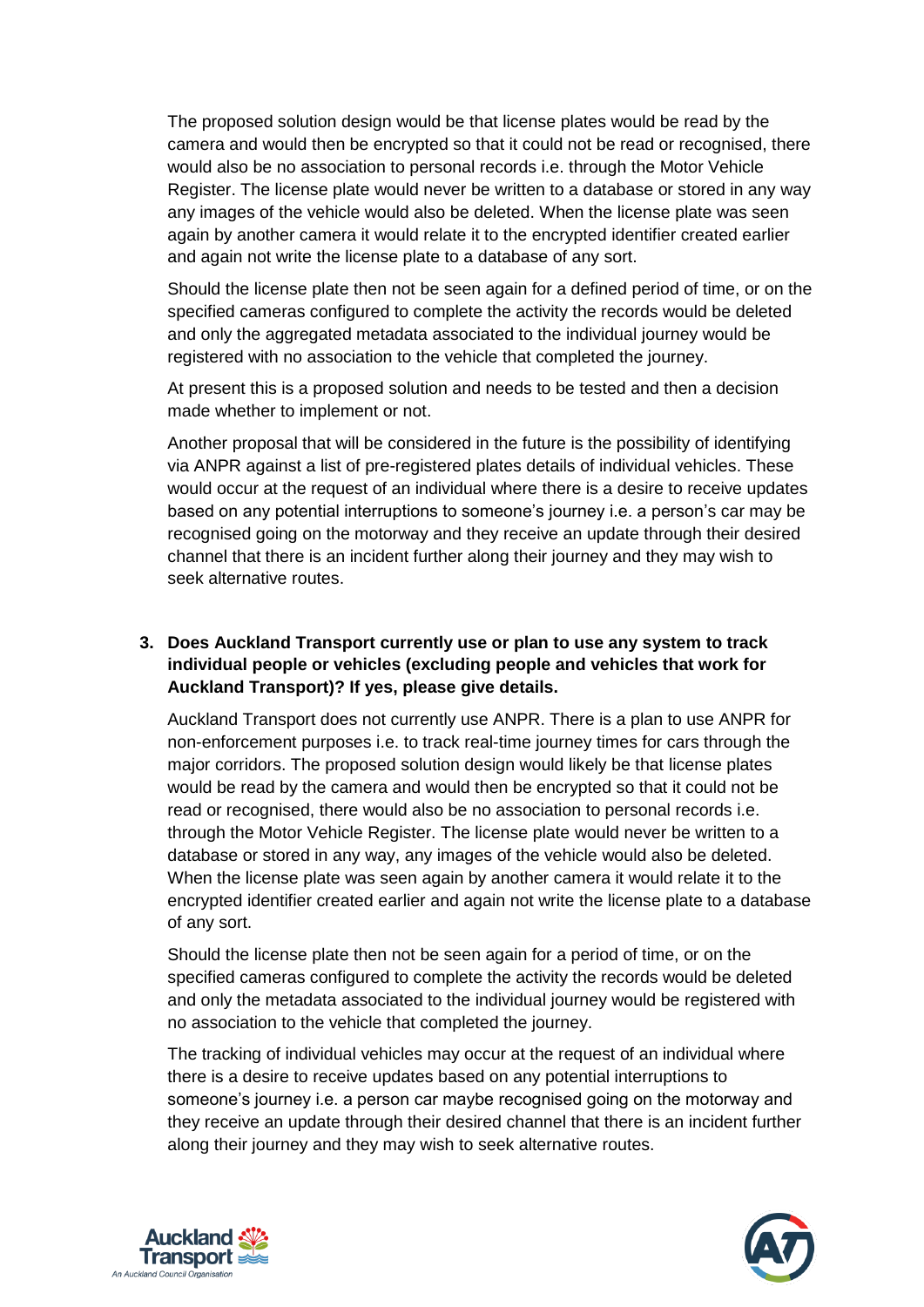**4. Does Auckland Transport currently store or plan to store any significant quantities of personally identifiable information within systems that are not physically located in New Zealand? If yes, please list the systems and the type and volume of data. Please feel free to exclude trivial information stores such as a single Gmail account, etc.**

No, Auckland Transport does not currently, and has not plan or intention to store, any quantities of personally identifiable information within systems that are not physically located in NZ. All CCTV details and data will be stored at a secure data centre in the Auckland region**.**

# **5. Does Auckland Transport currently use or plan to use any form of automated surveillance of Facebook, Twitter or other social media. If yes, please give details. (Please feel free to exclude the systems used by your comms/PR team.)**

Auckland Transport has trialled automatic monitoring of several Auckland Transport Twitter feeds to identify key works, as is common practice for most large organisations. From this it obtains sentiment analysis of the company.

Social media channels are a key customer service channel and monitoring of this channel to the purposes of monitoring the Auckland Transport networks for incidents to ensure a better customer experience has also been trialled and will continue to be developed as on online interactive customer channel.

## **6. Does Auckland Transport currently allow or plan to allow any other agency (such as the Police) to control any part of the system to target surveillance for the purpose of their own investigations? If yes, please give details.**

The NZ Police only has view access to NZ Police Cameras (documented in the Memorandum of understanding between AT and NZ Police) to support and assist the NZ Police in law enforcement activities, including management of public safety incidents. The NZ Police may be given access to view and to the data of other assets with the approval of Auckland Transport for the purposes of law enforcement and public safety and incident management. The NZ Police's use of any data will be governed by the Privacy Act.